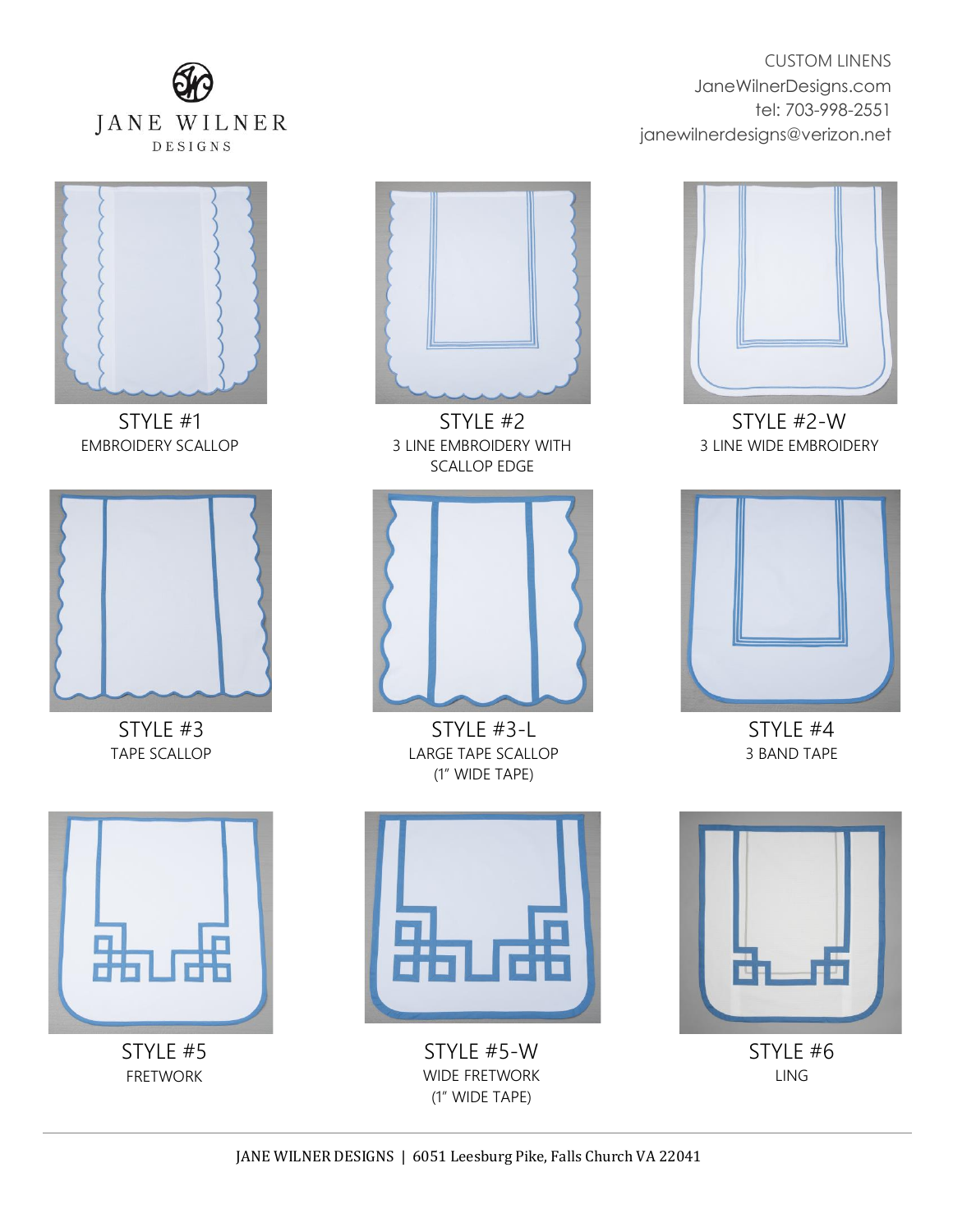



YOUR IMAGE STYLE #7 SHANG



EDGE STYLE #12 1 BAND TAPE ON TOP AND



DIAMOND SCALLOP EMBROIDERY STYLE #18



ON EDGE STYLE #8 2 BAND TAPE WITH 1 BAND TAPE



1 BAND WIDE TAPE STYLE #15 (1" WIDE TAPE)



 $(2 \text{ COLORS})$ STYLE #20 TAPE BANDED STRIPE

CUSTOM LINENS JaneWilnerDesigns.com tel: 703-998-2551 janewilnerdesigns@verizon.net



STYLE #8-T 2 BAND TAPE ON TOP WITH 1 BAND ON EDGE



STYLE #17 ZIG ZAG EMBROIDERY



THE TIGHT IS STYLE #21 2 BAND TAPE – TOP TO BOTTOM